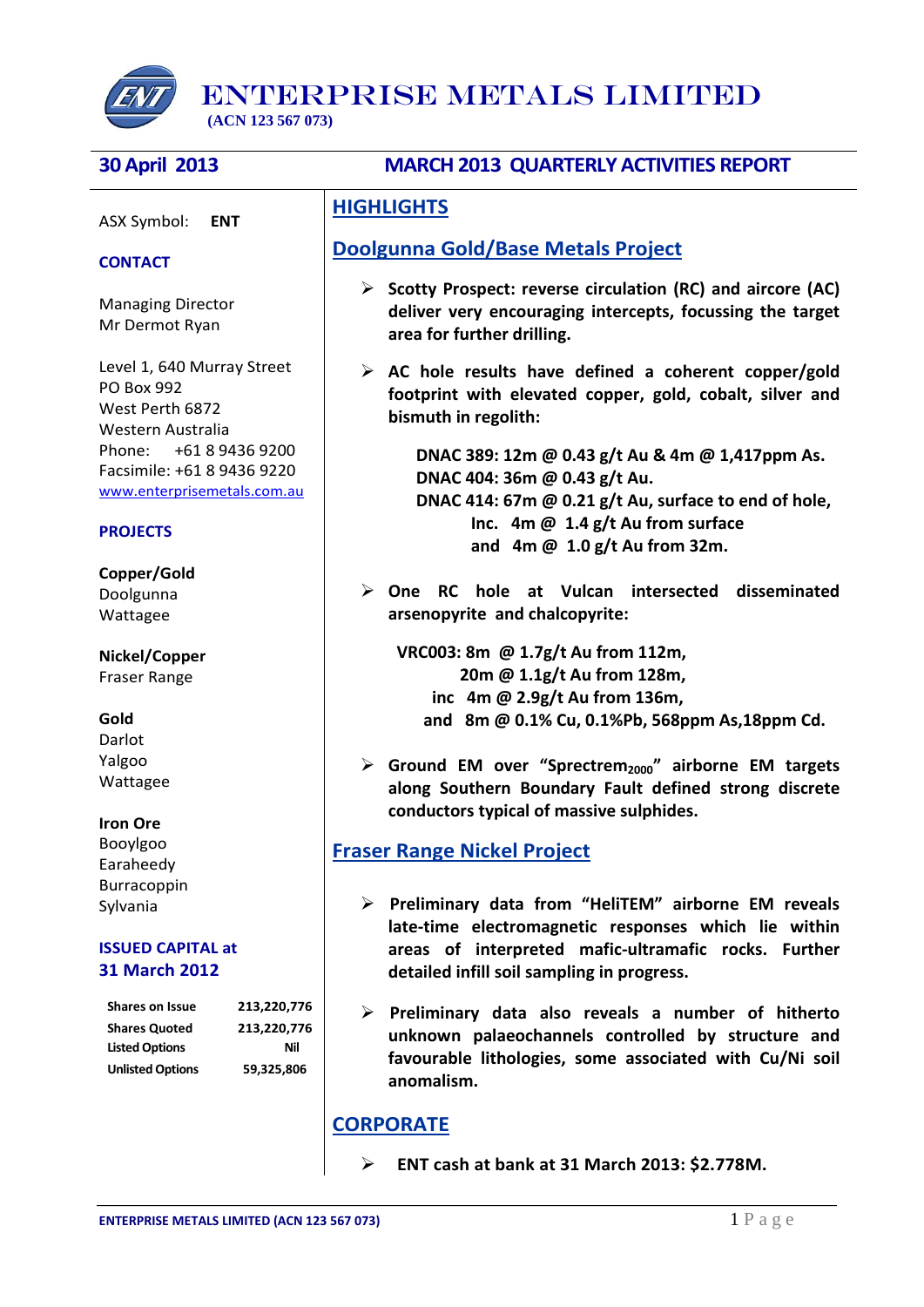## **1. SUMMARY OF EXPLORATION ACTIVITIES**

### **DOOLGUNNA PROJECT**

The Doolgunna Project covers  $1,100$ km<sup>2</sup> and is located approximately 110km northeast of Meekatharra. The Company is searching for copper/gold rich massive sulfide ore deposits within the Narracoota Formation volcanics, approximately 13 km southwest of Sandfire Resources NL's DeGrussa copper mine, and is also searching for sediment hosted (SEDEX) copper deposits within the Proterozoic sediments flanking the Archaean Goodin Dome.

In January, the Company drilled 6 scout RC holes (total 1,446m) to test the primary zone below and to the south-west of the Vulcan oxide gold/base metal target, and to provide holes for downhole electromagnetic (DHEM) surveying.

Three holes (VRC001, VRC002 and VRC006) intersected wide zones of argillic alteration at around 100m downhole after intersecting relatively fresh basalt and minor gabbro (Narracoota Fm volcanics). Disseminated sulphide (mainly pyrite) was intersected in all holes.

At **Vulcan Prospect**, a zone of disseminated arsenopyrite/chalcopyrite in **VRC003** returned 4m composite assays of:

**8m @ 1.7g/t Au from 112m, 20m @ 1.1g/t Au from 128m,**  inc **4m @ 2.9g/t Au from 136m,**  and **8m @ 0.1% Cu, 0.1%Pb, 568ppm As, 729ppm Zn & 18ppm Cd from 140m.** 

Holes VCR001, VCR003 and VRC006 were subsequently surveyed by downhole electromagnetics (DHEM) but no significant off-hole conductors were identified. It is concluded that, the previous gold and anomalous base metals intersections in the oxide zone over the 150m of strike at Vulcan tested by holes VRC001-005, are likely to be caused by relatively narrow veins of quartz-sulphide carrying gold and anomalous base metals. The 1,500m long anomalous zone within which Vulcan is centred still remains to be tested.

At **Scotty Prospect**, hole VRC006, drilled to the SW of Vulcan, intersected 28m @ 298ppm Cu from 48m and 48m @ 3.4ppm W from 140m. The anomalous zone NE and SW of the Scotty prospect remains open.

The Company subsequently completed a 90 hole infill aircore drilling program (total 3,845m) to test copper and gold anomalies resulting from the 2012 aircore drilling programs.

Assays of four metre composite samples from this drilling have now defined a coherent copper/gold footprint over the **Scotty Prospect**, comparable in size and tenor to that occurring over the Vulcan Prospect. Scotty is centred approximately 500m south west of the Vulcan Prospect, and strikes north east. The area was initially identified as a soil gold anomaly (+2ppm Au) but aircore drilling has now intersected anomalous copper, gold, silver, bismuth and cobalt. The highest copper values were encountered towards the base of the regolith or End of Hole, and are associated with **elevated cobalt, silver and bismuth.**

Refer Table 1 for significant gold assays and Table 2 for significant base metal results from the 2013 aircore drilling. One metre samples from anomalous zones have been submitted for fire assay and detailed geochemical analysis. Assay results are awaited.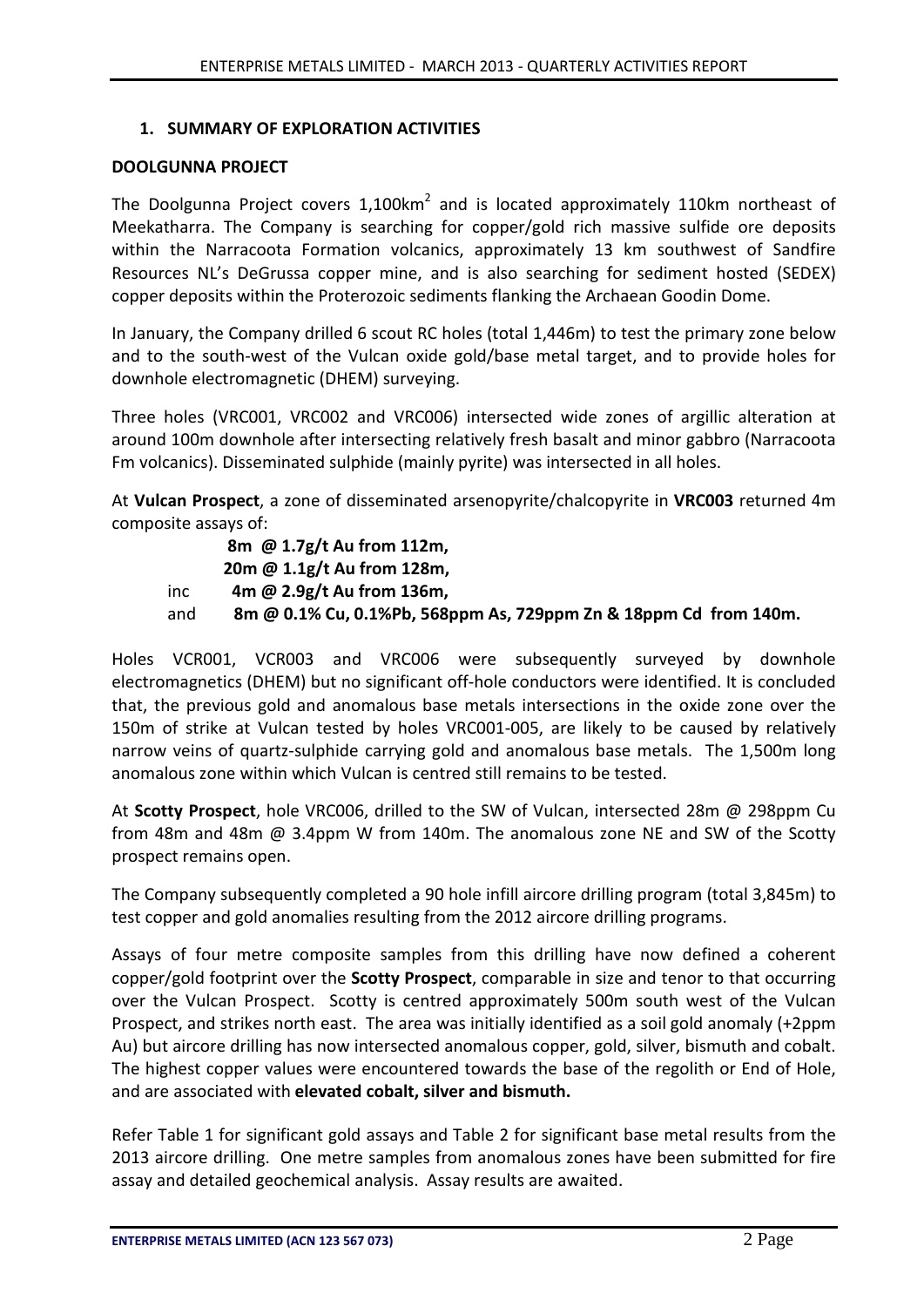| Hole            | <b>Easting</b> | <b>Northing</b> | From | To       | <b>Interval</b> | Au    |
|-----------------|----------------|-----------------|------|----------|-----------------|-------|
|                 |                |                 | (m)  | (m)      | (m)             | (g/t) |
| DNAC386         | 727300         | 7161750         | 28   | 36       | 8               | 0.32  |
| DNAC387         | 727300         | 7161725         | 72   | 80       | 8               | 0.13  |
| <b>DNAC389*</b> | 727300         | 7161650         | 24   | 36       | 12              | 0.43  |
| DNAC390         | 727200         | 7161550         | 36   | 44       | 8               | 0.19  |
| DNAC394         | 727200         | 7161725         | 16   | 20       | 4               | 0.95  |
| DNAC397         | 727100         | 7161660         | 88   | 96       | 8               | 0.23  |
| <b>DNAC404</b>  | 727050         | 7161650         | 28   | 64       | 36              | 0.43  |
| DNAC410         | 726950         | 7161400         | 32   | 36       | 4               | 0.17  |
| DNAC411         | 726950         | 7161450         | 36   | 40       | 4               | 0.14  |
| DNAC414         | 726950         | 7161600         | 0    | 67 (EOH) | 67              | 0.21  |
|                 | Including      |                 | 0    | 4        | 4               | 1.42  |
|                 | Including      |                 | 32   | 36       | $\overline{a}$  | 1.02  |

**Table 1. Scotty Prospect, 2013 Aircore Drill Holes with +0.1 g/t Au**

*\* DNAC389 interval also includes 4m @ 1,417ppm As. EOH: End of Hole*

| Hole    | <b>Easting</b> | <b>Northing</b> | From<br>(m) | To<br>(m) | <b>Interval</b><br>(m) | Cu<br>(ppm) | Ag<br>(ppm) | Co<br>(ppm) |
|---------|----------------|-----------------|-------------|-----------|------------------------|-------------|-------------|-------------|
| DNAC387 | 727300         | 7161725         | 72          | 80        |                        | 293         | 2.2         | 307         |
| DNAC398 | 727100         | 7161550         |             | 38 (EOH)  | 30                     | 700         |             | 307         |
|         | Including      |                 | 16          | 20        | 4                      | 1,400       |             | 670         |

*All holes were vertical and samples were analysed by SGS Australia Pty Ltd WA. Samples were pulverised, and 50g splits were digested in Aqua Regia. Assays were by method ICP-MS finish for Au plus 13 elements (Ag, As, Bi, Cd, Co, Cu, Mn, Mo, Ni, Pb, Sb, Tl and Zn).*

Figure 1 below is a plan showing gridded "*maximum values of downhole copper*" or "*max Cu*" values.



**Figure 1: Doolgunna Project, Max Copper (ppm) in Aircore Drill Holes, Over VD1 Magnetic Image**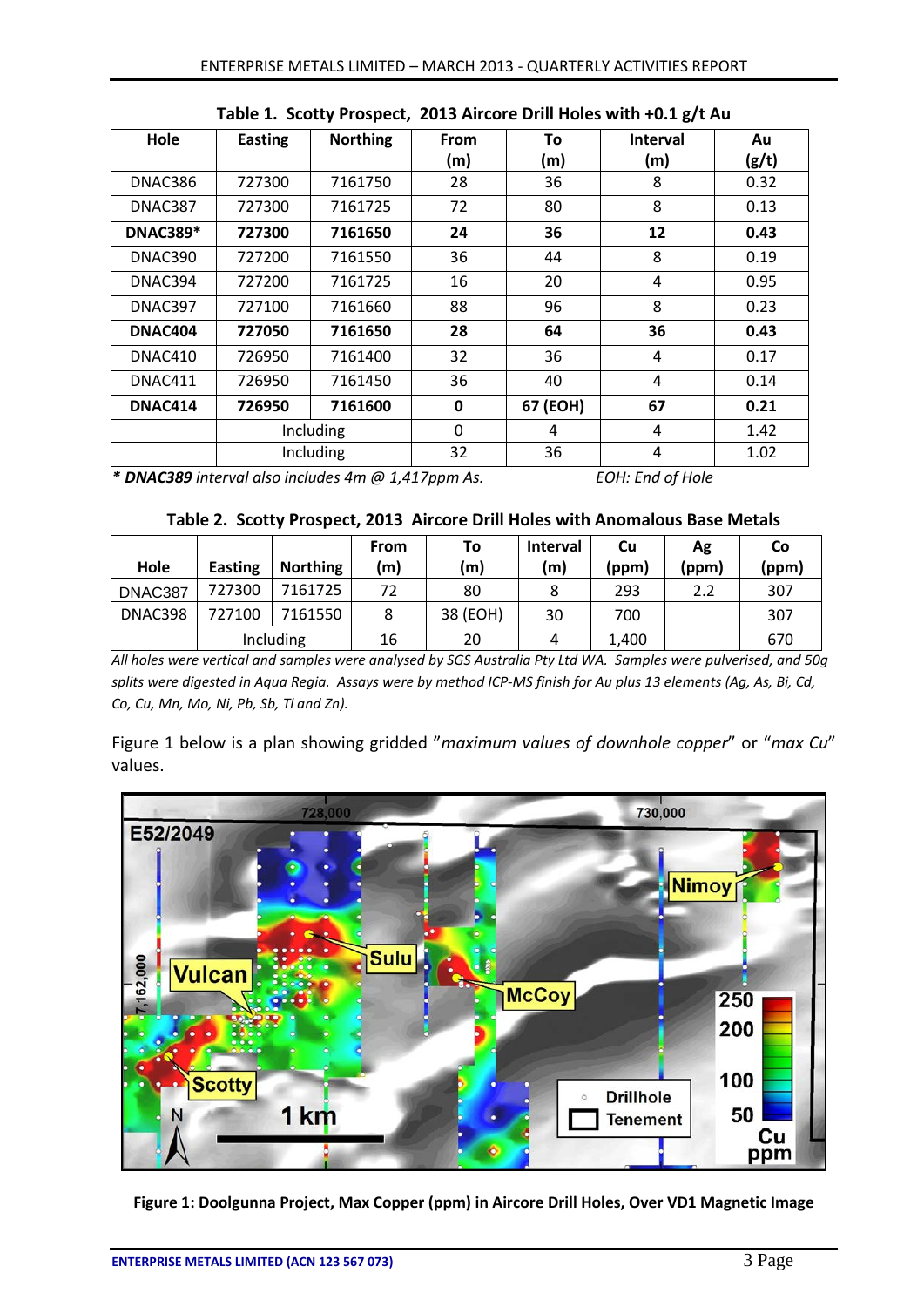In March 2013, the Company completed ground electromagnetic (EM) surveys over the six airborne EM (AEM) anomalies identified from the 2012 GSWA/CSIRO Bryah Basin survey. (Refer Figure 2) The ground EM surveys have identified a number of moderate to strong bedrock conductors over each of the AEM anomalies which have the potential to be massive sulphides.

Of all the Spectrem<sub>2000</sub> anomalies followed up, Anomaly B has the strongest bedrock response. Figure 3 shows the In-loop EM log-Linear profile over "Anomaly B" with the strong bedrock conductor located with a **"Red Star."** Detailed interpretation of the ground EM data is in progress to further refine drill targets.



**Figure 2. Spectrem 2000 "Excellent" Conductors & CDI's Over 1VD Magnetic Image with ENT tenements**



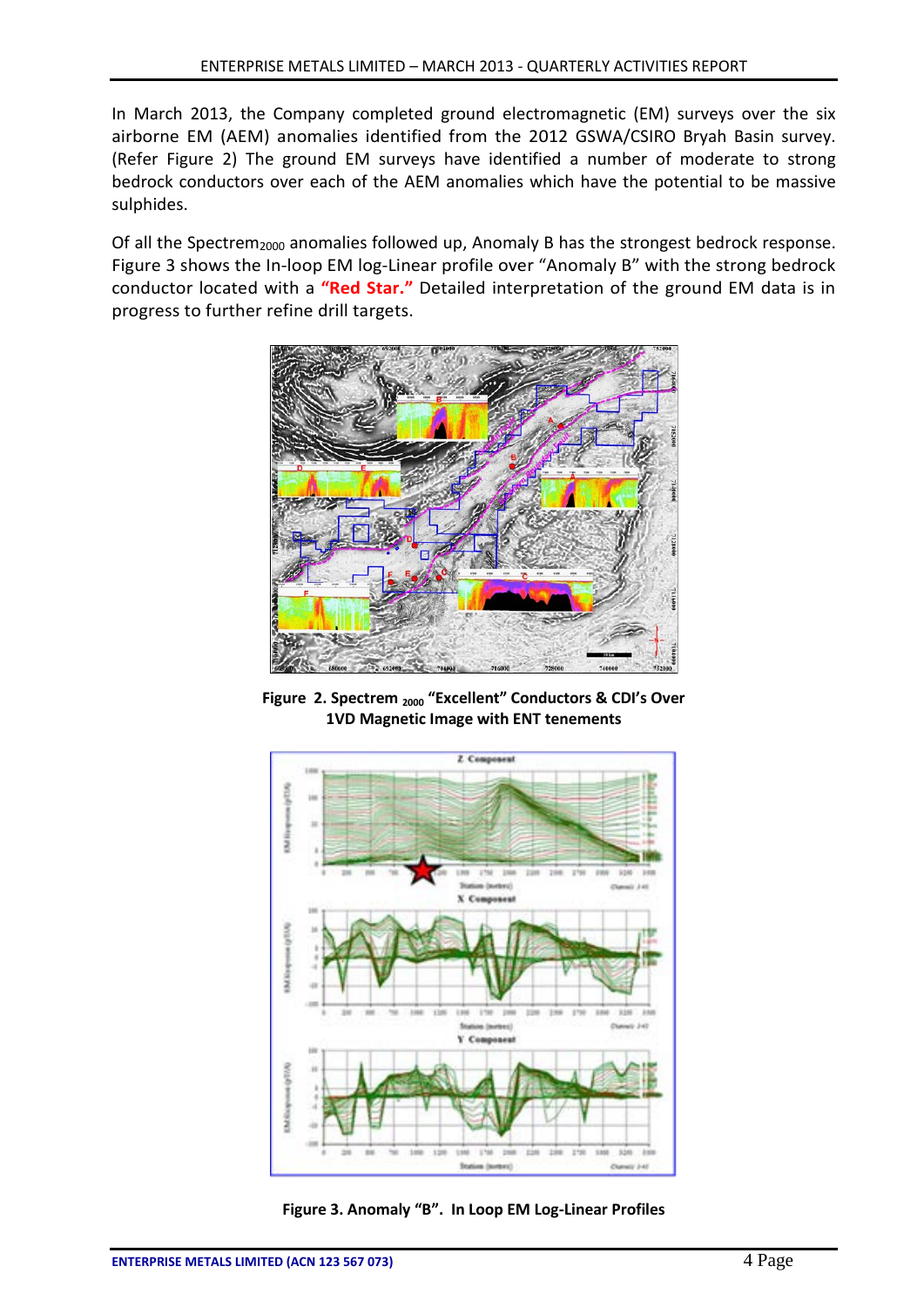### **FRASER RANGE PROJECT**

The Fraser Range Project covers 594km<sup>2</sup> and is located approximately 100km east of Norseman and 650km east of Perth within the Albany-Fraser province. The Project is considered prospective for gold and copper/nickel/PGE mineralisation and is situated some 30km southwest of Sirius Resources NL's Nova nickel-copper discovery.

In March 2013, the Company completed a helicopter borne electromagnetic survey ("HeliTEM") designed to cover areas of anomalous nickel/copper soil geochemistry, several magnetic targets and some areas where the Company's soil sampling may be ineffective.

The preliminary HeliTEM data reveal a number of late-time electromagnetic responses which lie within areas of interpreted mafic-ultramafic rocks previously identified by soil geochemical data. Late-time responses in airborne EM data are typically reflective of bedrock conductors rather than near surface influences. The Company is highly encouraged by these responses and when final data are received will prioritise areas for ground follow-up.

The preliminary HeliTEM data has also revealed a number of hitherto unknown palaoechannels (Figure 4) in the Fraser Range. The Company considers that these palaeochannels are controlled by both structure and favourable lithology, and a number of these palaeochannels are associated with the Company's soil anomalies. The Company is also currently undertaking further detailed infill soil sampling over its Fraser Range prospects.



**Figure 4 Channel 19, Preliminary HeliTem Survey Image over Magnetics**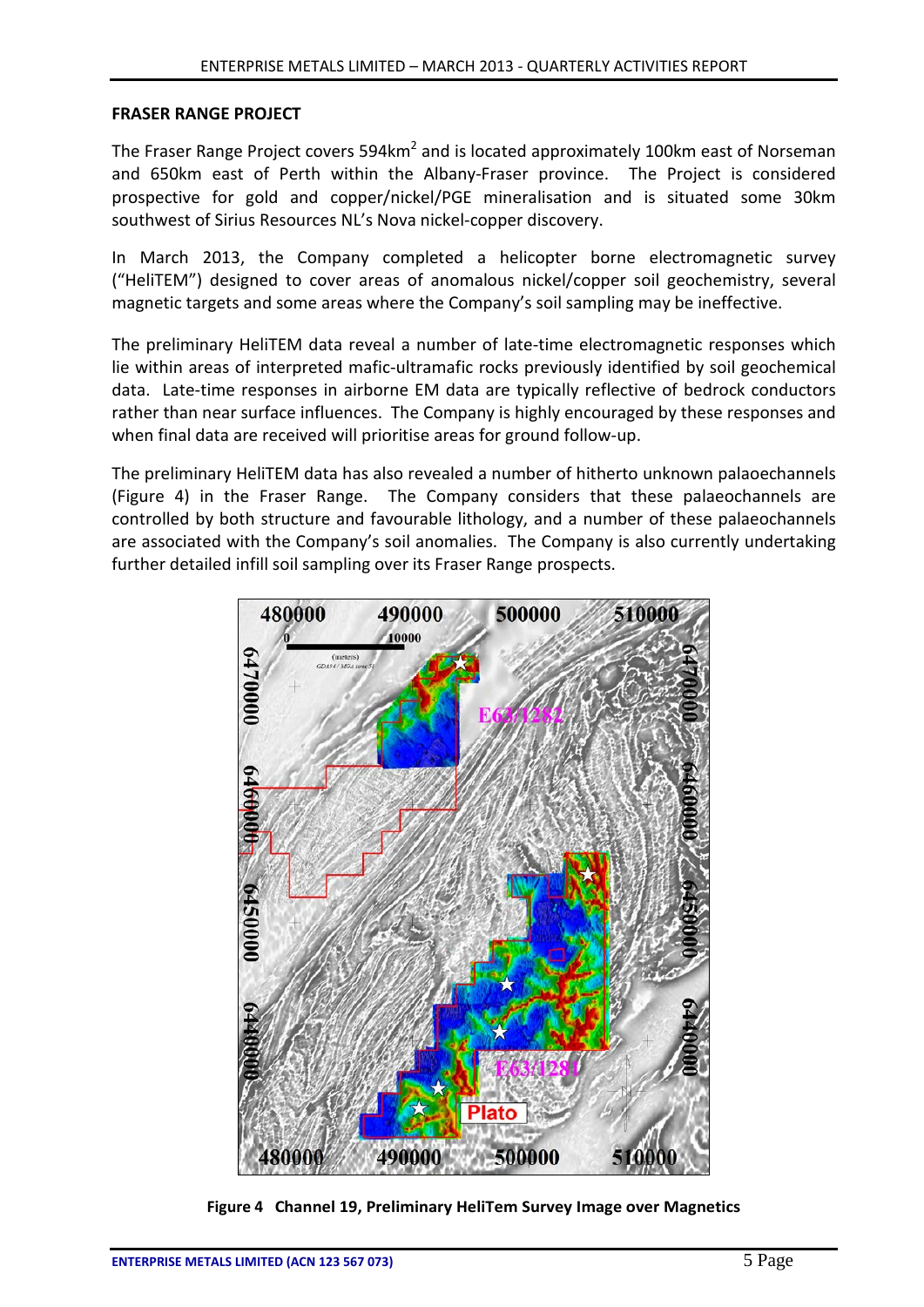# **2. CORPORATE**

No significant corporate activity during the Quarter.

# **Cash Position**

Cash held by the Company at  $31<sup>st</sup>$  March 2013 was \$2.778 million.

9M Ryon

**Dermot Ryan Managing Director**

*Contact: Telephone: 08 9436 9200 Facsimile: 08 9436 9*220 *Email: admin@enterprisemetals.com.au*

# *Competent Persons statement*

*The information in this report that relates to Exploration Results and Mineral Resources is based on information compiled by Mr Dermot Ryan, who is an employee of the Company. Mr Ryan is a Fellow of the Australasian Institute of Mining and Metallurgy and a Member of the Australian Institute of Geoscientists and has sufficient experience of relevance to the styles of mineralisation and the types of deposits under consideration, and to the activities undertaken, to qualify as a Competent Person as defined in the 2004 Edition of the Joint Ore Reserves Committee (JORC) Australasian Code for Reporting of Exploration Results, Mineral Resources and Ore Reserves. Mr Ryan consents to the inclusion in this report of the matters based on information in the form and context in which it appears.*

### *Contact:*

*Telephone: 08 9436 9200 Facsimile: 08 9436 9220 Email: [admin@enterprisemetals.com.au](mailto:admin@enterprisemetals.com.au)*